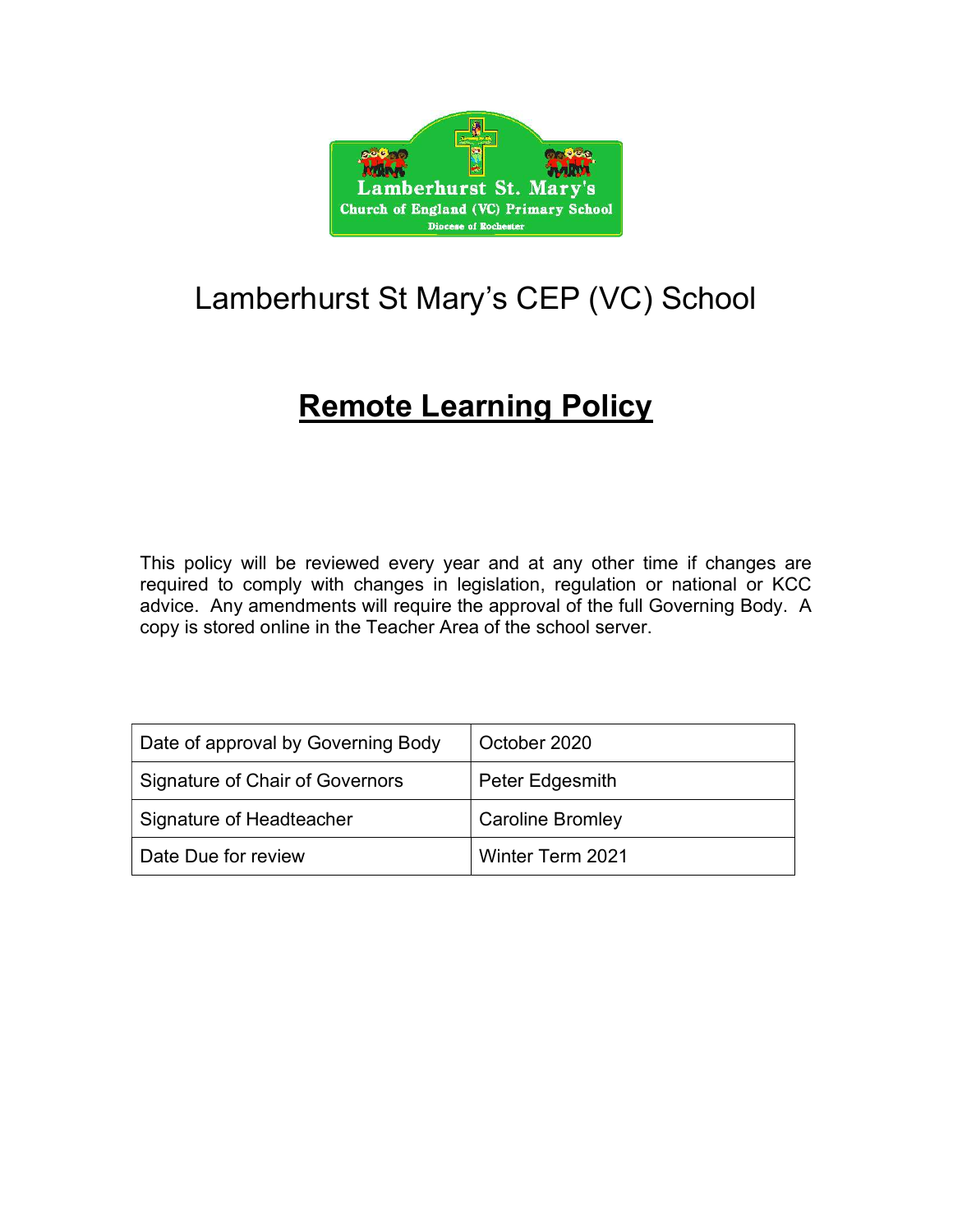# 1. Statement of School Philosophy

At Lamberhurst St Mary's School our values reflect our commitment to love and accept all and that all may flourish. Children are provided with high quality learning opportunities so that each child attains and achieves all that they are able to. Everyone in our school is important and included. We promote an ethos of care and doing what is right, where every member of our school community feels that they truly belong and are valued. We work hard to ensure there are no invisible children here, recognising everyone's uniqueness and success. We are a happy, tolerant and inclusive school. Our strategy for remote learning continues this.

# 2. Aims

The DfE Guidance for full opening: schools states that on schools' return in September 2020, parents have a duty to ensure their child attends school regularly. Furthermore, where a child is unable to attend school because they are complying with clinical or public health advice schools are expected to immediately offer that child access to remote education and the absence will not be penalised. All other children must attend school.

This Remote Education Policy aims to:

- Ensure consistency in the approach to remote learning for all pupils (including. SEND) who are not in school the through use of quality online and offline resources and teaching videos
- Provide clear expectations for members of the school community with regards to delivery high quality interactive remote learning
- Include continuous delivery of the school curriculum, as well as support of health and well-being and parent support
- Consider continued education for staff and parents (including their personal development, monitoring and home/school engagement)
- Support effective communication between the school and families and support attendance

# 3. Who is this policy applicable to?

This Remote Education Policy applies to the following:

- A child (and their siblings if they are also attending Lamberhurst St Mary's School) who is absent because they are awaiting test results and the household is required to self-isolate. The rest of their school bubble are attending school and being taught as normal.
- A child's whole bubble is not permitted to attend school because they, or another member of their bubble, have tested positive for Covid-19.
- Multiple bubbles or the whole school is not permitted to attend school because of a wider outbreak of Covid-19 in the school.

The provision of remote learning is not a requirement for those who do not fall into these categories including non Covid-19 related illness or absence. Remote learning is not an alternative to students' full time attendance at school.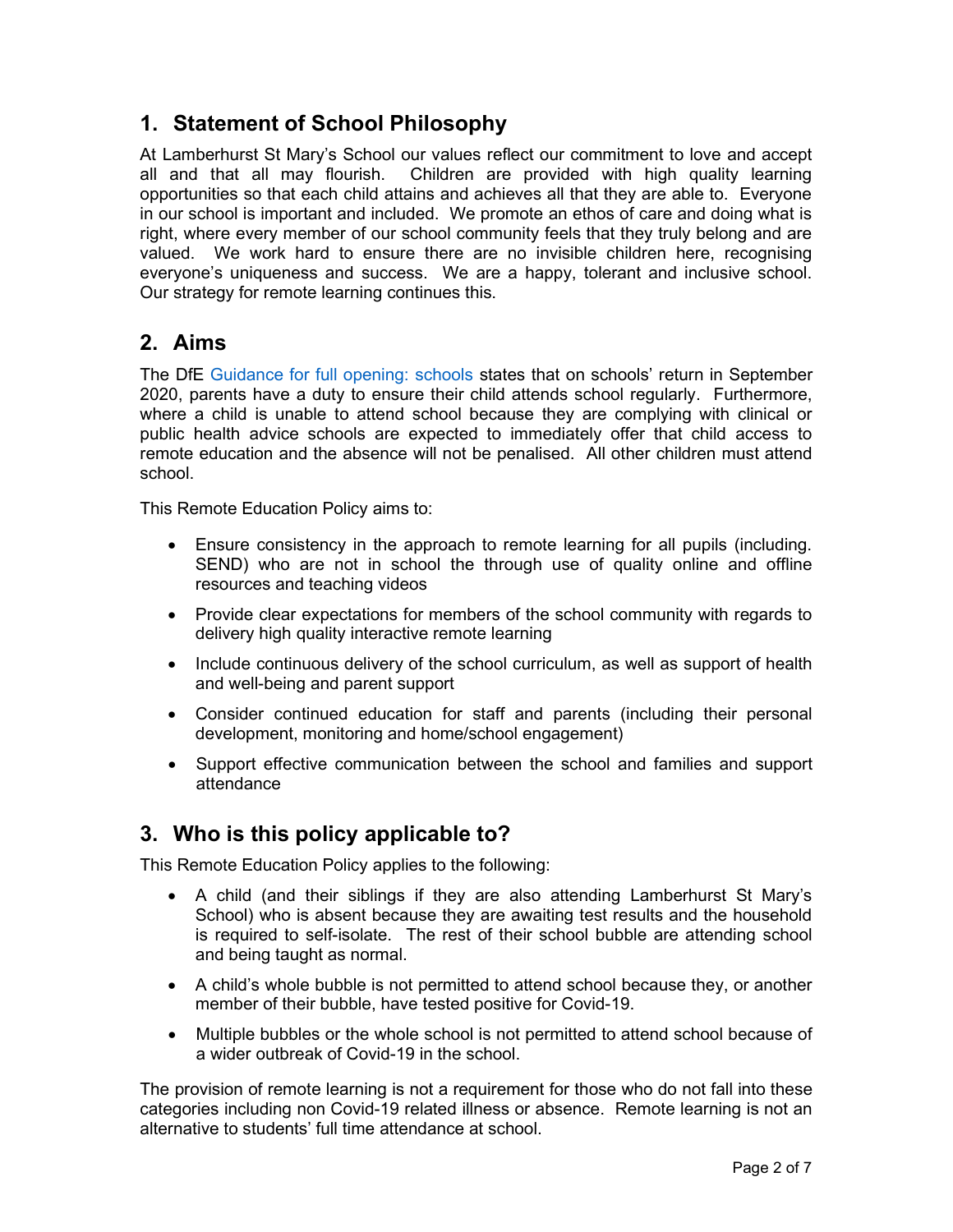Remote learning will only be shared with families when they are absent due to Covid related reasons and not to all at the start of week.

# 4. Content and Tools to Deliver This Remote Education Plan

Resources to deliver this Remote Education Plan include:

- Online digital platform: Microsoft 365/Teams
- Use of Recorded video (or Live Video if used) for daily registration/teacher 'keep in touch', instructional videos and Collective Worship
- Phone calls home
- Printed learning packs and other physical materials such as story books and writing tools
- Third party content, currently Timestable Rockstars, Accelerated Reader, Bedrock, BBC Bitesize, Oak Academy, White Rose Maths.

# 5. Home and School Partnership

- Lamberhurst St Mary's School is committed to working in close partnership with families and recognises each family is unique, because of this remote learning will look different for different families in order to suit their individual needs.
- Lamberhurst St Mary's School will provide a refresher online training session and induction for parents on how to use MS Teams as appropriate and where possible, provide personalised resources.
- Where possible, it is beneficial for young people to maintain a regular and familiar routine. Lamberhurst St Mary's School will encourage children to have a regular learning routine.
- We would encourage parents to support their children's work, including finding an appropriate place to work and, to the best of their ability, support pupils with work, encouraging them to work with good levels of concentration.
- Every effort will be made by staff to ensure that work is set promptly and where possible using 'scheduling' on MS Teams. Should accessing work be an issue, parents should contact the school promptly and alternative solutions may be available. These will be discussed on a case-to-case basis, including providing access to technology.
- We would also encourage parents to encourage a healthy and balanced approach to screen time, using technology for learning and for leisure.
- All children sign an 'Acceptable Use Policy' at school which includes online rules which apply when children are working on computers at home.
- We recognise that some pupils may not have suitable online access at home. Should parents or carers need information about how we can support families with lending laptops to pupils, or access to the internet via data, they should contact: secretary@lamberhurst.kent.sch.uk or call 01892 890281.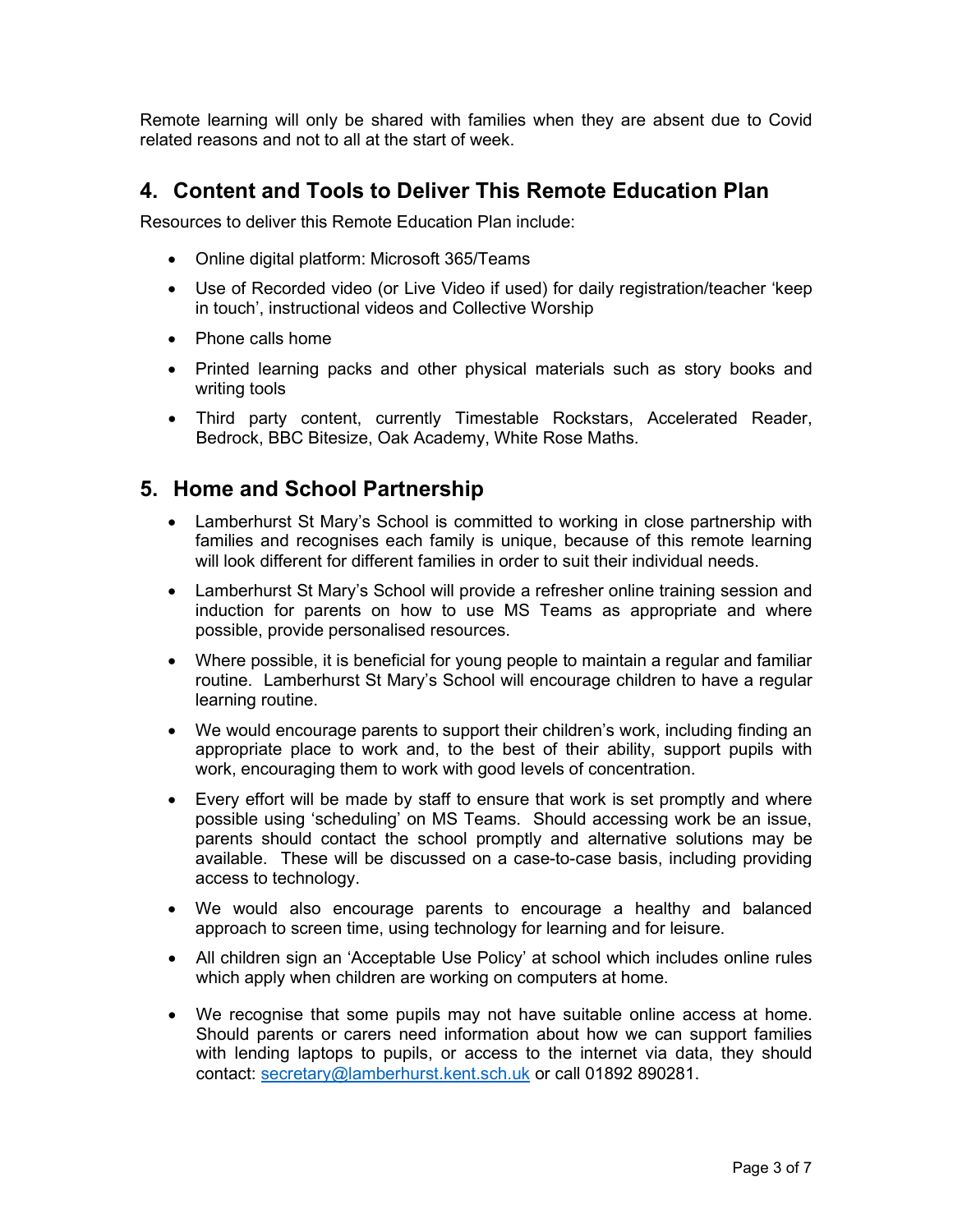# 6. Roles and responsibilities

## 6.1 Provision: for individual children self-isolating

## Teachers:

- Using MS Teams to set meaningful and ambitious work that can be accessed each day in a number of different subjects. This can be scheduled ahead of time.
- Learning tasks can be in the form of an 'e-pack' with a cross-curricular set of tasks. If a family has not access to ICT/the internet, then a physical pack of resources needs to be distributed.
- Tasks can range from previous consolidation of learning but must also include recent/current work in class.
- 'E-packs' will need to be periodically updated to refresh/update content.
- Content should ideally be presented as separate tasks on MS Teams assigned specifically to that child/children.
- Utilise/incorporate adaptive technological platforms; Bedrock, Accelerated Reader etc. Use and progress of children should be monitored regularly.
- Every opportunity should be made to utilise third party curated curriculum resources which offer learning support, e.g. BBC Bitesize, National Oak Academy, White Rose Maths.
- Children who are isolated should be given some opportunity to communicate with their teacher and there is an expectation that some learning is uploaded for the class Teacher to feedback on. Teaching Assistants will play an important role in supporting teachers with this.
- There is no expectation for teachers to be 'live teaching' or creating bespoke video learning support content for individual children unless, through communication with the parent, children are finding it difficult to engage with the learning and need additional support. In such a case a recorded learning support video can be posted on MS Teams.

## Teaching Assistants:

- Teaching Assistants must be available between their normal contracted hours of work.
- If they are unable to work for any reason during this time, for example due to sickness or caring for a dependent, they should report this using the normal absence procedure.
- Under the direct supervision of the Class teacher, continue to carry out their normal in-school activities, supporting quality first teaching, 1-2-1 provision, target interventions etc.
- Teaching Assistants may be asked to post, respond to or feedback on learning to isolated children on MS Teams as directed by the class teacher.
- Teaching Assistants to assist teachers in the monitoring/use of adaptive technological platforms.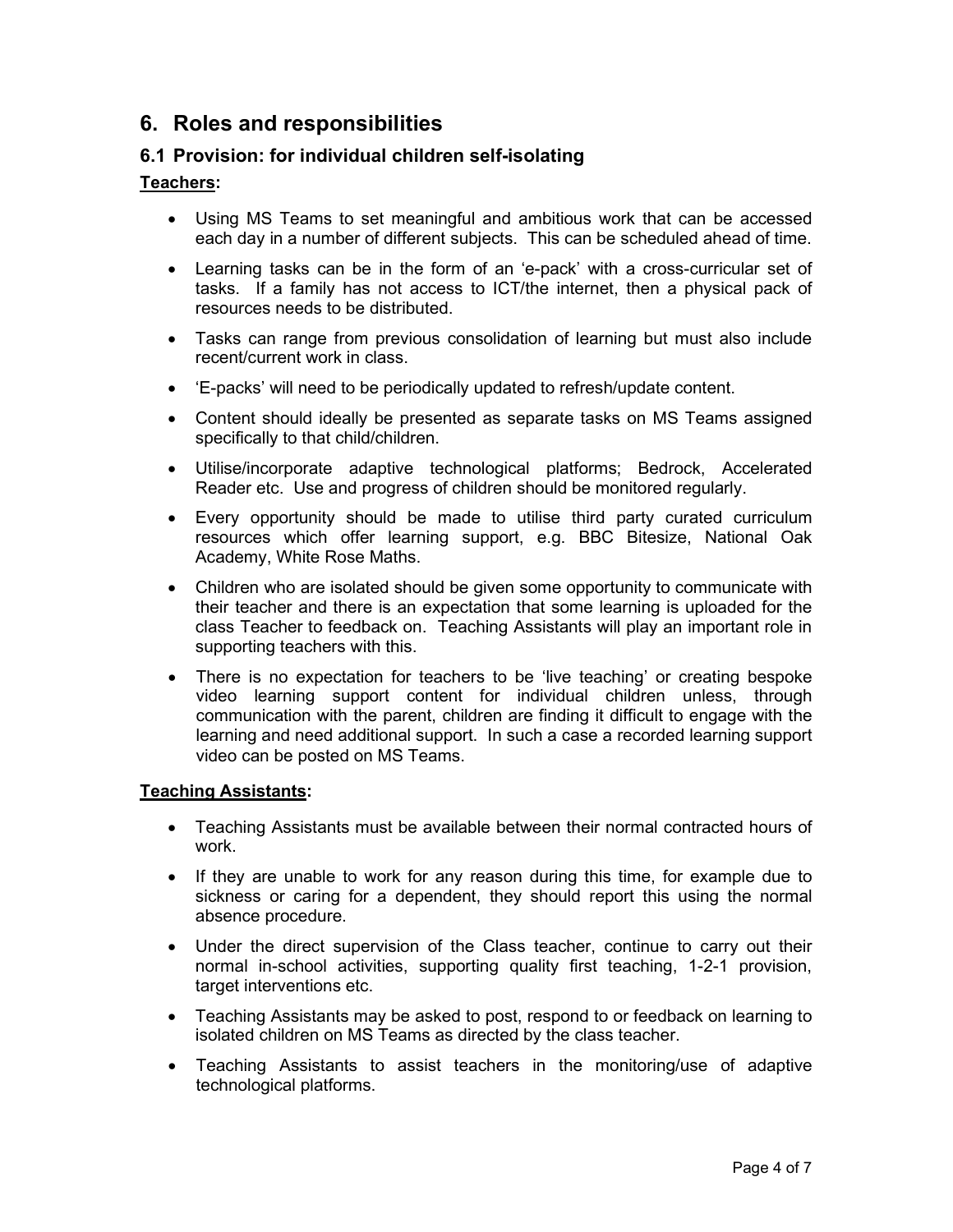## 6.2 Provision: for whole and multiple bubbles isolating

Lamberhurst St Mary's School will provide a refresher training session and induction for new staff on how to use MS Teams as required. Given that MS Teams will also be used for homework, most staff should be able to maintain a high level of digital competence, however additional 'top-up' refreshers will be given where necessary.

In the event of a bubble isolating, teachers must be available between 9.00am-3.15pm. If they are unable to work for any reason during this time, for example due to sickness or caring for a dependent, they should report this using the normal absence procedure.

#### **Teachers**

- The aim will be to maintain momentum in children's learning, including the teaching of new curriculum content.
- Teachers will be setting work on MS Teams.
- Weekly/daily schedules will be shared at the beginning of the week on MS Teams
- Through MS Teams, children should be set meaningful and ambitious assignments each day in a number of different subjects
- Content should mirror our 'Curriculum Matrix' and be well-sequenced so that knowledge and skills are built incrementally, with a good level of clarity about what is intended to be taught and practiced in each subject.
- New content should be delivered by a teacher through high-quality curriculum resources or videos. Where learning objectives fully 'match' those of Oak National Academy's, their content should be also be used.
- Learning should cover the breadth of the subjects in the curriculum though core subjects should remain a focus.
- Every effort should be made to utilise/incorporate adaptive technological platforms, e.g. Bedrock, Accelerated Reader etc. will also be utilised. Use and progress of children should be monitored regularly.
- Teachers/TA to provide feedback on work that has been submitted (as stipulated on MS Teams assignment instructions), making sure it is clear to children/parents which assignment will require learning uploaded against. Feedback should be in line with Lamberhurst St Mary's Feedback guide – progressive and meaningful.
- Teachers should adjust the pace or difficulty of what is being taught in response to questions or assessments, including, where necessary, revising material or simplifying explanations to ensure pupils' understanding
- All curriculum tasks submitted by 3.30pm and teachers will comment by the end of the week.
- Keeping in touch (by phone) with children/parents who are not engaging with home learning; ascertain what challenges they are having and try and resolve and issue/or consult with the SLT to discuss alternative school intervention.
- All parent/carter emails should be addressed to Mrs Caroline Bromley, Headteacher: headteacher@lamberhurst.kent.sch.uk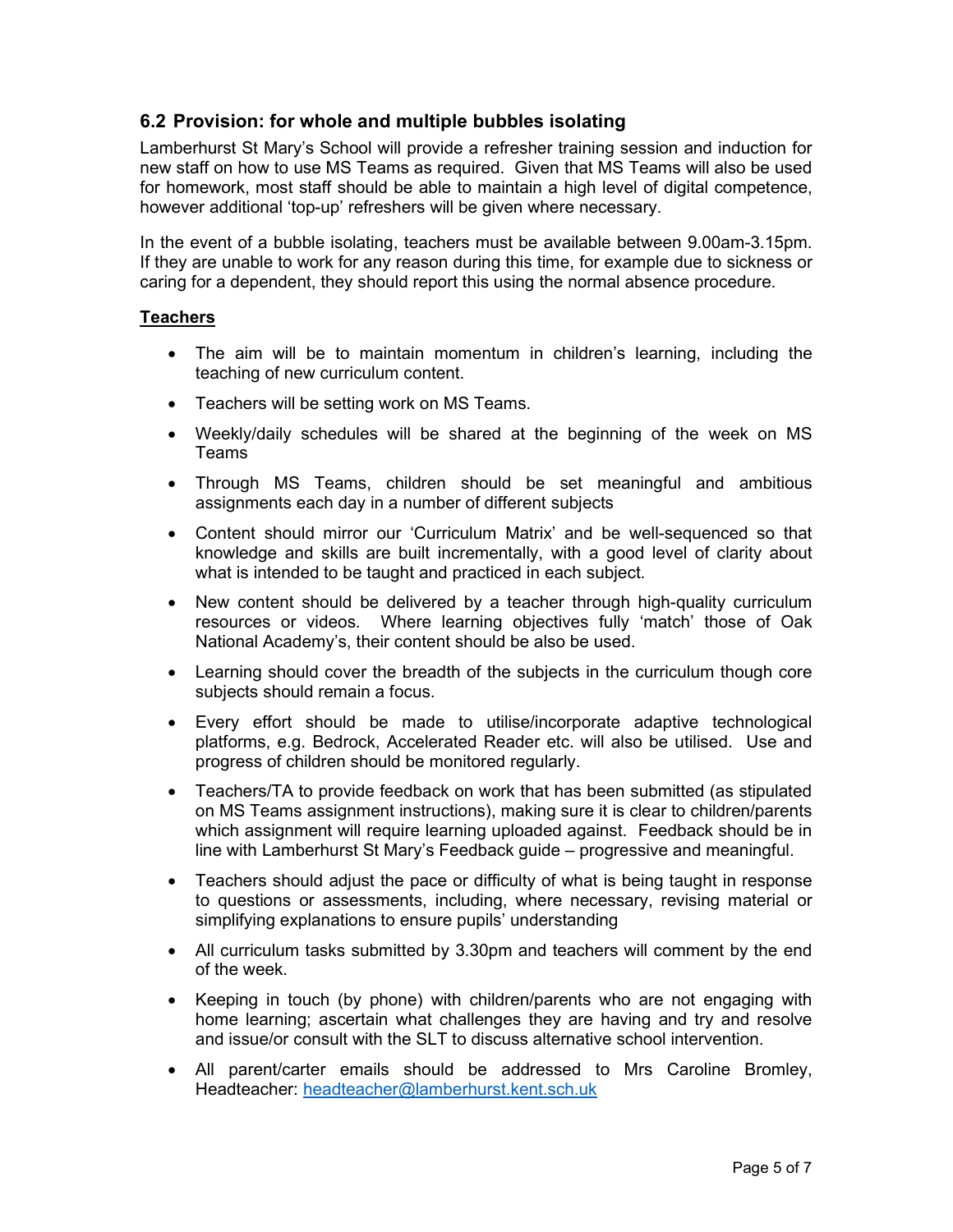Any complaints or concerns shared by parents or pupils should be reported to a member of SLT. Any safeguarding concerns should be immediately referred to the Designated Safeguarding Lead, Mrs Caroline Bromley.

## Teaching Assistants

- Teaching Assistants (TAs) must be available between their normal contracted hours of work.
- If they are unable to work for any reason during this time, for example due to sickness or caring for a dependent, they should report this using the normal absence procedure.
- TAs will play a key part in contributing to online learning through MS Teams. This will include:
	- o Scheduling learning as directed by the class teacher
	- $\circ$  Completing additional resources, well being support, for example recording of reading a book to children.
	- o As required, responding to children's working with feedback.

## Senior Leaders

- Co-ordinating the remote learning approach across the school including daily monitoring of engagement.
- Monitoring the effectiveness of remote learning
- Monitoring the security of remote learning systems, including data protection and safeguarding considerations.

## Designated Safeguarding Lead (DSL)

The DSL is responsible for managing and dealing with all safeguarding concerns. For further information, please see the Safeguarding and Child Protection Policy.

## IT Technician

IT technicians are responsible for:

- Fixing issues with systems used to set and collect work
- Helping staff with any technical issues they are experiencing
- Reviewing the security of remote learning systems and flagging any data protection breaches to the data protection officer

## The SENCO

Liaising with the headteacher to ensure that the technology used for remote learning is accessible to all pupils and that reasonable adjustments are made where required.

 Ensuring that pupils with EHC plans continue to have their needs met while learning remotely, and liaising with the headteacher and other organisations to make any alternate arrangements for pupils with EHC plans and IHPs.